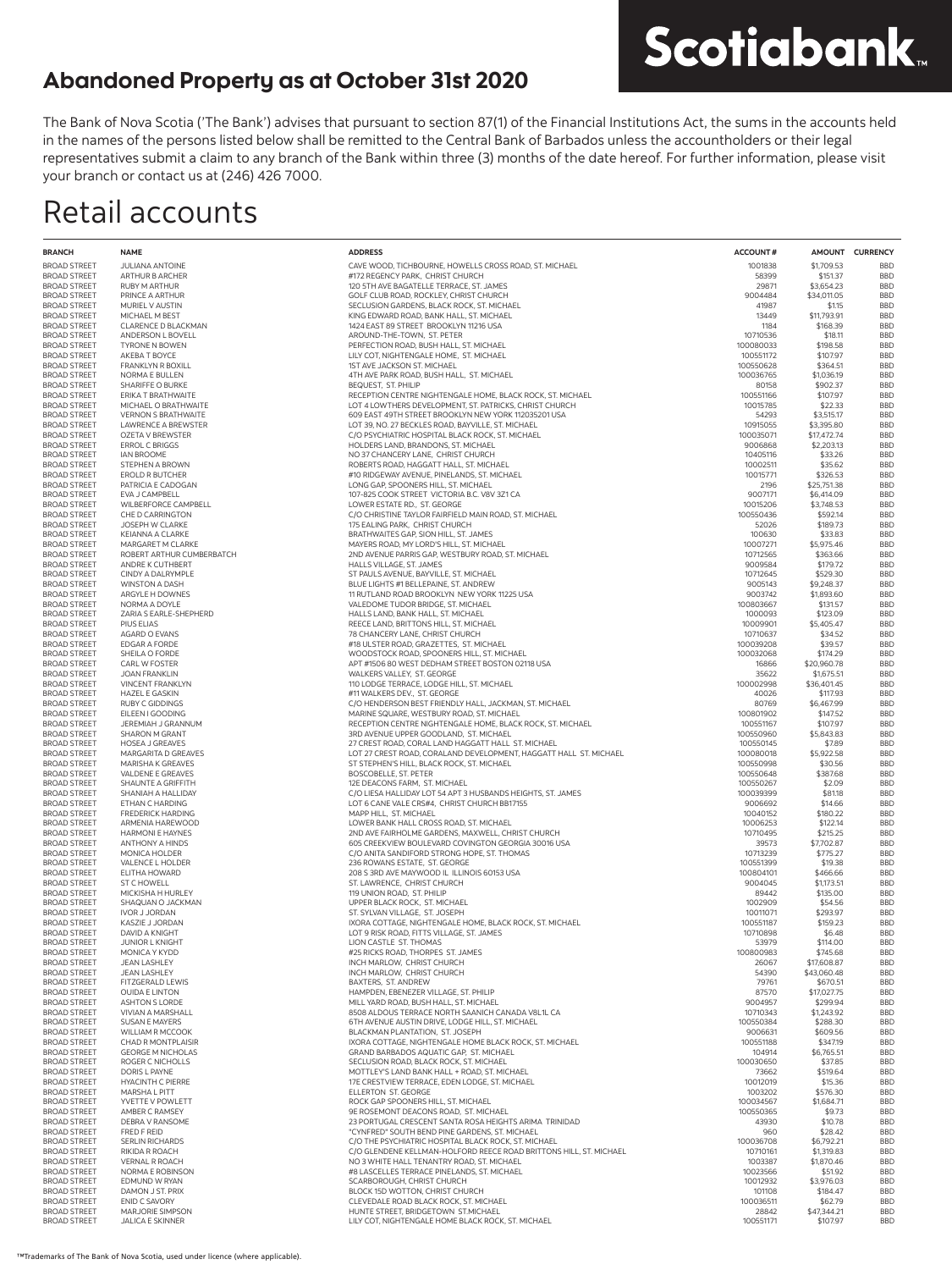## Retail accounts

| <b>BRANCH</b>                              | <b>NAME</b>                                                        | <b>ADDRESS</b>                                                                                                                | <b>ACCOUNT#</b>        |                            | AMOUNT CURRENCY          |
|--------------------------------------------|--------------------------------------------------------------------|-------------------------------------------------------------------------------------------------------------------------------|------------------------|----------------------------|--------------------------|
| <b>BROAD STREET</b>                        | ELLIOTT A SMALL                                                    | #3 ELLENDALE DRIVE SCARBOROUGH M1P 1M9 CA                                                                                     | 9003183                | \$8.31                     | <b>BBD</b>               |
| <b>BROAD STREET</b><br><b>BROAD STREET</b> | <b>BERYL SPRINGER</b><br><b>TYRONE C SPRINGER</b>                  | CAVE HILL, ST. MICHAEL<br>SHOREY VILLAGE, ST. ANDREW                                                                          | 1002860<br>36727       | \$90,452.81<br>\$594.60    | <b>BBD</b><br><b>BBD</b> |
| <b>BROAD STREET</b>                        | <b>LEROY S SQUIRES</b>                                             | 23 FIELDSIDE DRIVE GRAZETTES, ST. MICHAEL                                                                                     | 1000018                | \$91.87                    | <b>BBD</b>               |
| <b>BROAD STREET</b>                        | SHIRLEY P STEWART                                                  | 473 SOUTH 4TH AVENUE MOUNT VERMON, NEW YORK U.S.A 10550 USA                                                                   | 80731                  | \$4,635.11                 | <b>BBD</b>               |
| <b>BROAD STREET</b><br><b>BROAD STREET</b> | <b>KEANE M STUART</b><br><b>VERNA L STUART</b>                     | CHURCH VILLAGE. ST. JOSEPH<br>LOT 2 DURANTS. CHRIST CHURCH                                                                    | 10012513<br>51275      | \$644.04<br>\$19,249.23    | <b>BBD</b><br><b>BBD</b> |
| <b>BROAD STREET</b>                        | KASHCAH T STRAUGHN                                                 | C/O SHANELL COOKE PHILLIPS ROAD, CLEAVERS HILL, ST. JOSEPH                                                                    | 10710146               | \$357.01                   | <b>BBD</b>               |
| <b>BROAD STREET</b>                        | TONYA THORNHILL-EVANSON                                            | #17 4TH AVENUE DEACONS COURT, ST. MICHAEL                                                                                     | 100040988              | \$1,309.76                 | <b>BBD</b>               |
| <b>BROAD STREET</b>                        | ARTHUR W TROTMAN                                                   | BIRD HILL HAGGATT HALL, ST. MICHAEL                                                                                           | 1000583                | \$96.25                    | <b>BBD</b>               |
| <b>BROAD STREET</b><br><b>BROAD STREET</b> | THEOPHILUS N WALCOTT<br><b>GRANTLEY E WEBSTER</b>                  | GRAND VIEW, ST. THOMAS<br>1ST AVENUE LOWER CARLTON, ST. JAMES                                                                 | 100038819<br>9008747   | \$110.14<br>\$512.05       | <b>BBD</b><br><b>BBD</b> |
| <b>BROAD STREET</b>                        | <b>DENISE L WHITTAKER</b>                                          | "STONE HAVEN", WORTHING VIEW, AMITY LODGE, CHRIST CHURCH                                                                      | 9010927                | \$126.04                   | <b>BBD</b>               |
| <b>BROAD STREET</b>                        | ORMIE WILLIAMS                                                     | 4C MADISON TERRACE FARM HOUSING AREA, ST. MICHAEL                                                                             | 100803963              | \$76.58                    | <b>BBD</b>               |
| <b>BROAD STREET</b><br><b>BROAD STREET</b> | <b>SHERON E WORRELL</b><br>DENISHA S YEARWOOD                      | 908 THOMAS S BOYLAND STREET APT #3A BROOKLYN NEW YORK 11233 USA<br>RECEPTION CENTRE NIGHTENGALE HOME, BLACK ROCK, ST. MICHAEL | 100035184<br>100551164 | \$313.19<br>\$107.97       | <b>BBD</b><br><b>BBD</b> |
| <b>BROAD STREET</b>                        | ADVENT PROJECT SERVICES LTD.                                       | 21 ST. SILAS HEIGHTS PHASE 2, ST. JAMES                                                                                       | 100802255              | \$204.72                   | <b>BBD</b>               |
| <b>BROAD STREET</b>                        | A.S.C FINANCE INTERNATIONAL HOLDINGS LIMITED                       | CHELSTON PARK CULLODEN ROAD, ST. MICHAEL                                                                                      | 9005817                | \$4,038.26                 | <b>BBD</b>               |
| <b>BROAD STREET</b><br><b>BROAD STREET</b> | BEREAN BIBLE CHURCH<br><b>B.D.S HY-GIENE PRODUCTS LIMITED</b>      | C/O MRS.DOROTHY E. BISPHAM PASSAGE GARDENS, ST. MICHAEL<br>GOVERNMENT HILL, ST. MICHAEL                                       | 49102<br>518913        | \$87,575.00<br>\$17,772.58 | <b>BBD</b><br><b>USD</b> |
| <b>BROAD STREET</b>                        | BIWAY STATIONERY & OFFICE SUPPLIES INC.                            | TUDOR ST., BRIDGETOWN                                                                                                         | 100009911              | \$260.33                   | <b>BBD</b>               |
| <b>BROAD STREET</b>                        | <b>BRONDUM A/S</b>                                                 | FALKEVEJ 14 DK. 8800 VIBORG DENMARK DK                                                                                        | 44415                  | \$4,430.03                 | <b>BBD</b>               |
| <b>BROAD STREET</b><br><b>BROAD STREET</b> | CANE GARDEN RESIDENT ASSOCIATION<br><b>CENTRAL SERVICE REPAIRS</b> | C/O DIANE ATKINS-BRUCE 89 MINT CLOSE, CANE GARDEN, ST. THOMAS<br>ST. PATRICKS, CHRIST CHURCH                                  | 9002461<br>49824       | \$1,670.39<br>\$126.49     | <b>BBD</b><br><b>BBD</b> |
| <b>BROAD STREET</b>                        | FOUNDATION OLD SCHOLARS ASSOC                                      | P.O. BOX 494 BRIDGETOWN                                                                                                       | 32018                  | \$217.10                   | <b>BBD</b>               |
| <b>BROAD STREET</b>                        | FOX FLIGHT (BARBADOS) INC                                          | P O BOX 41A GRANTLEY ADAMS INTERNATIONAL AIRPORT, CHRIST CHURCH                                                               | 3000119                | \$542.47                   | <b>USD</b>               |
| <b>BROAD STREET</b><br><b>BROAD STREET</b> | <b>GARDEN OF HOPE</b><br><b>GATE BUILDING SERVICES</b>             | C/O DANCE PRAISE ACADEMY THE DRY DOCK, CAVANS LANE, ST. MICHAEL<br>C/O KENNETH A BLENMAN HORTON VILLAGE, ST. JOSEPH           | 9007847<br>9011132     | \$58.91<br>\$377.15        | <b>BBD</b><br><b>BBD</b> |
| <b>BROAD STREET</b>                        | GIVE THE CHILDREN A CHANCE                                         | C/O ESCAPE HOTEL PROSPECT, ST. JAMES                                                                                          | 100802276              | \$315.43                   | <b>BBD</b>               |
| <b>BROAD STREET</b>                        | <b>ICOR</b>                                                        | #17 SECLUSION GARDENS BLK. RK. ST. MICHAEL                                                                                    | 100803446              | \$80.00                    | <b>BBD</b>               |
| <b>BROAD STREET</b><br><b>BROAD STREET</b> | J.C. ANDREWS LIMITED<br><b>KRIPPA'S BOUTIQUE</b>                   | NO 1B EDGHILL HEIGHTS. ST. THOMAS<br>29 SWAN STREET, BRIDGETOWN                                                               | 9010464<br>9011433     | \$44,432.84<br>\$378.05    | <b>BBD</b><br><b>BBD</b> |
| <b>BROAD STREET</b>                        | MEMBERS LEAGUE TOURING CLUB                                        | 1ST AVENUE DEANES VILLAGE HINDSBURY, ST. MICHAEL                                                                              | 1001130                | \$964.68                   | <b>BBD</b>               |
| <b>BROAD STREET</b>                        | MCDONALD ROSE FINANCIAL SERVICES INC                               | SUITE A 17 CLERMONT CLOSE, ST. MICHAEL                                                                                        | 65110                  | \$436.56                   | <b>BBD</b>               |
| <b>BROAD STREET</b>                        | MILLENIUM CONSULTANCIES                                            | 421 RUBY PARK, ST.PHILIP                                                                                                      | 10912020               | \$27.64                    | <b>BBD</b>               |
| <b>BROAD STREET</b><br><b>BROAD STREET</b> | N AND N FREIGHTING<br>PARTY ANIMALZ                                | BRYAN'S ROAD WELCHMAN HALL, ST. THOMAS<br>BLACK ROCK MAIN ROAD, ST. MICHAEL                                                   | 9007892<br>10712950    | \$418.50<br>\$77.90        | <b>BBD</b><br><b>BBD</b> |
| <b>BROAD STREET</b>                        | SANDY LANE PROPERTIES LTD.                                         | SANDY LANE HOTEL ST. JAMES                                                                                                    | 9010527                | \$6,720.05                 | <b>USD</b>               |
| <b>BROAD STREET</b>                        | S & B DISTRIBUTORS                                                 | MARINE SQUARE LOWER WESTBURY ROAD, ST. MICHAEL                                                                                | 100802529              | \$25.75                    | <b>BBD</b>               |
| <b>BROAD STREET</b><br><b>BROAD STREET</b> | ST. CATHERINE'S CHURCH<br>ST.GEORGE ACTION COMMITTEE               | C/O MERLENE JONES, INDUSTRY HALL, EAST POINT, ST. PHILIP<br>NEWBURY, ST. GEORGE                                               | 10060368<br>49777      | \$54.69<br>\$585.78        | <b>BBD</b><br><b>BBD</b> |
| <b>BROAD STREET</b>                        | ST JOSEPH ANGLICAN CHURCH AUGMENTED CHOIR                          | ST. JOSEPH ANGLICAN CHURCH, ST. JOSEPH                                                                                        | 10910962               | \$243.95                   | <b>BBD</b>               |
| <b>BROAD STREET</b>                        | ST.MARY'S CHURCH                                                   | ST. MARY'S ROW, BRIDGETOWN                                                                                                    | 48227                  | \$50,546.33                | <b>BBD</b>               |
| <b>BROAD STREET</b><br><b>BROAD STREET</b> | ST.PETER OUTREACH GROUP<br>ST. THOMAS PARISH CHURCH                | <b>UNKNOWN</b><br>ARCH HALL, ST. THOMAS                                                                                       | 10712669<br>10060232   | \$165.66<br>\$36.65        | <b>BBD</b><br><b>BBD</b> |
| <b>BROAD STREET</b>                        | THE CAPTAIN'S PLACE                                                | 8 THORPES TERRACE, ST. JAMES                                                                                                  | 22918                  | \$43.65                    | <b>BBD</b>               |
| <b>BROAD STREET</b>                        | <b>WALCO</b>                                                       | REECE ROAD #2 BRITTONS HILL, ST. MICHAEL                                                                                      | 10913947               | \$194.17                   | <b>BBD</b>               |
| <b>HAGGATT HALL</b><br><b>HAGGATT HALL</b> | <b>CAMERON C ATWELL</b><br>CELESTE A BASCOM                        | C/O NATASHA ATWEL 'LITTLE HIGHLAND' HIGHLAND, ST. THOMAS<br>63 WOTTON TERRACE, CHRIST CHURCH                                  | 430396<br>429377       | \$205.30<br>\$546.99       | <b>BBD</b><br><b>BBD</b> |
| <b>HAGGATT HALL</b>                        | <b>STANZA E BEST</b>                                               | TICHBOURNE, HOWELLS CROSS ROAD, ST.MICHAEL                                                                                    | 30108                  | \$10.52                    | <b>BBD</b>               |
| <b>HAGGATT HALL</b>                        | <b>IAN C BISHOP</b>                                                | 39 SOUTH RIDGE, CHRIST CHURCH                                                                                                 | 100060038              | \$121.30                   | <b>BBD</b>               |
| <b>HAGGATT HALL</b><br><b>HAGGATT HALL</b> | SARITA R BOOLANI<br>IAN C BROWNE                                   | LOT 37, 2ND AVENUE SUNSET RIDGE FORT GEORGE HEIGHTS, ST. MICHAEL                                                              | 20593<br>100866439     | \$779.90<br>\$3,774.80     | <b>BBD</b><br><b>BBD</b> |
| <b>HAGGATT HALL</b>                        | DAKARAI K CALLENDER                                                | 233 ATLANTIC SHORES ENTERPRISE, CHRIST CHURCH<br>C/O MISS GAIL CALLENDER CHARNOCKS, CHRIST CHURCH                             | 429348                 | \$218.49                   | <b>BBD</b>               |
| <b>HAGGATT HALL</b>                        | RASHEEDA R CODRINGTON                                              | C/O MR CORTEZ CODRINGTON LOT 15 SIX ROADS DEVELOPMENT, ST. PHILIP                                                             | 10366                  | \$504.17                   | <b>BBD</b>               |
| <b>HAGGATT HALL</b>                        | SAMUEL J DAVIS                                                     | LOT A MAIN HOUSE CLAPHAM DRIVE, ST. MICHAEL                                                                                   | 10452                  | \$35.26                    | <b>BBD</b>               |
| <b>HAGGATT HALL</b><br><b>HAGGATT HALL</b> | ANTHONY R EDWARDS<br>ETHAN K ELIAS                                 | #6 ELIZABETH PARK STAGE 2, CHRIST CHURCH<br>LOT 2 APT 1 LONG BAY, ST. PHILIP                                                  | 100867931<br>100734273 | \$50.50<br>\$2,644.46      | <b>BBD</b><br><b>BBD</b> |
| <b>HAGGATT HALL</b>                        | <b>GERONA Y FORDE</b>                                              | GUINEA PLANTATION, ST. JOHN                                                                                                   | 451479                 | \$75.45                    | <b>BBD</b>               |
| <b>HAGGATT HALL</b><br><b>HAGGATT HALL</b> | TIFFANY-ROBYN FOX<br>JOHN M GRIFFITH                               | 82 CRESCENT DRIVE FARM ROAD, ST. PHILIP<br>#28 GRAZETTES COURT, ST. MICHAEL                                                   | 100733878<br>100014195 | \$70.85<br>\$64.87         | <b>BBD</b><br><b>BBD</b> |
| <b>HAGGATT HALL</b>                        | ALEXX L HALL                                                       | C/O KATHY HARPER-HALL - TRUSTEE WELCHES TERRACE, ST. MICHAEL                                                                  | 11029                  | \$454.00                   | <b>BBD</b>               |
| <b>HAGGATT HALL</b>                        | CARLSTON W HEADLEY                                                 | COLLETON GARDENS, ST. JOHN                                                                                                    | 429196                 | \$618.52                   | <b>BBD</b>               |
| <b>HAGGATT HALL</b><br><b>HAGGATT HALL</b> | CLARETA I HOPE<br><b>FABIAN L JONES</b>                            | FAIRVIEW CRESCENT WORKMANS, ST. GEORGE<br>49 GOLDEN ROCK PINELANDS, ST. MICHAEL                                               | 40296<br>428091        | \$7.27<br>\$802.02         | <b>BBD</b><br><b>BBD</b> |
| <b>HAGGATT HALL</b>                        | JAMAL S JONES                                                      | SILVER HILL. CHRIST CHURCH                                                                                                    | 100734234              | \$374.78                   | <b>BBD</b>               |
| <b>HAGGATT HALL</b>                        | RICARDO F LEACH                                                    | NO 19 SERENITY DRIVE GREEN POINT, ST. PHILIP                                                                                  | 100070075              | \$1,656.06                 | <b>BBD</b>               |
| <b>HAGGATT HALL</b>                        | SHEILA G LOWE                                                      | CLEAVERS HILL. ST. JOSEPH                                                                                                     | 100016569              | \$150.97                   | <b>BBD</b>               |
| <b>HAGGATT HALL</b><br><b>HAGGATT HALL</b> | CHERYL P MAPP<br>WAZIR MOHAMMED                                    | 21 EDGECLIFF GARDENS, ST. JOHN<br>32 LONG BAY DEVELOPMENT. ST. PHILIP                                                         | 430202<br>100867109    | \$5,852.31<br>\$530.72     | <b>BBD</b><br><b>BBD</b> |
| <b>HAGGATT HALL</b>                        | <b>CLARISSA E MORRIS</b>                                           | 6 MONTROSE GARDENS. CHRIST CHURCH                                                                                             | 100867659              | \$1,005.00                 | <b>BBD</b>               |
| <b>HAGGATT HALL</b><br><b>HAGGATT HALL</b> | JAQUAN L PERSAUD<br>KARI A PILE                                    | LOT 15 HILLSIDE GARDENS, THE MOUNT, ST. GEORGE<br># 4 CHELWOOD TWO MILE HILL, ST. MICHAEL                                     | 430345<br>90007        | \$226.75<br>\$56,644.33    | <b>BBD</b><br><b>BBD</b> |
| <b>HAGGATT HALL</b>                        | NEVASH S RANJITSINGH                                               | 87 LA COLLETTE GREEN STREET ST. HELIER JERSEY; CHANNEL ISLANDS JE2 4XN GB                                                     | 100868086              | \$15.47                    | <b>BBD</b>               |
| <b>HAGGATT HALL</b>                        | <b>GEOFFREY C ROACH</b>                                            | MORRIS GAP WESTBURY ROAD, ST. MICHAEL                                                                                         | 100060018              | \$1,018.67                 | <b>BBD</b>               |
| <b>HAGGATT HALL</b><br><b>HAGGATT HALL</b> | ELAN S SCANTLEBURY<br>CARL D SHEPHERD                              | <b>UNKNOWN</b><br>BLOCK 15H CREST VIEW TERRACE, EDEN LODGE, ST. MICHAEL                                                       | 429935<br>428339       | \$189.09<br>\$3,811.47     | <b>BBD</b><br><b>BBD</b> |
| <b>HAGGATT HALL</b>                        | <b>CECIL O SMALL</b>                                               | 12 BAYVIEW AVENUE, BAYVILLE ST. MICHAEL                                                                                       | 40321                  | \$172.79                   | <b>BBD</b>               |
| <b>HAGGATT HALL</b>                        | MIA J SPRINGER                                                     | 5 HOTHERSAL CRESCENT HOTHERSAL TURNING, ST. MICHAEL                                                                           | 451576                 | \$92,497.27                | <b>BBD</b>               |
| <b>HAGGATT HALL</b><br><b>HAGGATT HALL</b> | SANDRA A THOMAS<br>DONNELLE S TROTMAN                              | LOT 20, DURANTS DEVELOPEMENT, CHRIST CHURCH<br>9TH AVENUE ST BARNABAS HEIGHTS, ST. MICHAEL                                    | 90002<br>430423        | \$1,797.26<br>\$151.97     | <b>BBD</b><br><b>BBD</b> |
| <b>HAGGATT HALL</b>                        | JOYCE E WARD                                                       | SALVATION ARMY DRIVE 90 WOTTON TERRACE, CHRIST CHURCH                                                                         | 100734496              | \$42,688.73                | <b>BBD</b>               |
| <b>HAGGATT HALL</b>                        | RANDALL B WATTS                                                    | 14195 PITTENGER AVENUE PORT CHARLOTT 339353 USA                                                                               | 40249                  | \$2,745.55                 | <b>BBD</b>               |
| <b>HAGGATT HALL</b><br><b>HAGGATT HALL</b> | RICARDO S WEIR<br>A.R.E. AUCTIONEERS                               | WINDSOR ROAD BANK HALL, ST. MICHAEL<br>#6 ELIZABETH PARK STAGE 2, CHRIST CHURCH                                               | 394<br>100000116       | \$1,065.78<br>\$6,714.76   | <b>BBD</b><br><b>BBD</b> |
| <b>HAGGATT HALL</b>                        | <b>BAR SOLUTIONS INC.</b>                                          | HINDS TRANSPORT COMPLEX KENDAL HILL, CHRIST CHURCH                                                                            | 449650                 | \$2,135.88                 | <b>BBD</b>               |
| <b>HAGGATT HALL</b>                        | <b>BARBADOS STRING ENSEMBLE</b>                                    | 85 WELCHES HEIGHTS, ST. THOMAS                                                                                                | 50161                  | \$164.94                   | <b>BBD</b>               |
| <b>HAGGATT HALL</b><br><b>HAGGATT HALL</b> | <b>BBIG ENTERPRISES INC.</b><br>BELMONT KADOOMENT BAND             | C/O FRANK IFILL 11 HOTHERSAL CRESCENT, ST. MICHAEL<br>ODESSA MCCLEAN DRIVE, MY LORDS HILL, ST. MICHAEL                        | 100011517<br>451072    | \$60.10<br>\$152.27        | <b>BBD</b><br><b>BBD</b> |
| <b>HAGGATT HALL</b>                        | BRENDA BAY'S BATH & BODY                                           | KENDAL HILL, CHRIST CHURCH                                                                                                    | 100868831              | \$102.25                   | <b>BBD</b>               |
| <b>HAGGATT HALL</b>                        | CARIBANK COOPERATIVE CREDIT UNION LTD.                             | C/O CARIBBEAN DEVELOPMENT BANK WILDEY, ST. MICHAEL                                                                            | 100030022              | \$6,209.18                 | <b>BBD</b>               |
| <b>HAGGATT HALL</b><br><b>HAGGATT HALL</b> | CARIBBEAN AMATEUR BOXING ASSOC<br>DISCOVER BARBADOS TV             | BANK HALL ROAD, ST. MICHAEL<br>RDJ BUSINESS CENTER "DUNOON" DAYRELLS ROAD, CHRIST CHURCH                                      | 50149<br>439768        | \$822.70<br>\$1,192.22     | <b>BBD</b><br><b>BBD</b> |
| <b>HAGGATT HALL</b>                        | <b>GEDS SERVICES</b>                                               | LOWER BURNEY MAPP HILL, ST. MICHAEL                                                                                           | 52515                  | \$235.96                   | <b>BBD</b>               |
| <b>HAGGATT HALL</b>                        | <b>GRANT REALTY INC.</b>                                           | TICHBOURNE HOWELLS CROSS ROAD, ST. MICHAEL                                                                                    | 451539                 | \$408.95                   | <b>BBD</b>               |
| <b>HAGGATT HALL</b><br><b>HAGGATT HALL</b> | ISLAND CHIC INVESTMENTS INC.<br>JESUS ARMY PRODUCTIONS             | KENDAL ST. JOHN<br>#24 CALLENDERS COURT, CHRIST CHURCH                                                                        | 441316<br>450877       | \$553.30<br>\$216.73       | <b>BBD</b><br><b>BBD</b> |
| <b>HAGGATT HALL</b>                        | JEW MARKETING                                                      | 2ND AVENUE GREEN HILL, ST. MICHAEL                                                                                            | 440336                 | \$44.83                    | <b>BBD</b>               |
| <b>HAGGATT HALL</b>                        | MASSIAH STREET COMMUNITY ASSOCIATION                               | C/O RODNEY SPOONER ROSE GATE ST. JOHN                                                                                         | 450040                 | \$1,694.71                 | <b>BBD</b>               |
| <b>HAGGATT HALL</b><br><b>HAGGATT HALL</b> | RB COMMERCIAL RENTALS<br>R & R DISTRIBUTION                        | 5 HOMESTEAD DRIVE FRERE PILGRIM, CHRIST CHURCH<br>INCH MARLOW, CHRIST CHURCH                                                  | 449350<br>450081       | \$452.56<br>\$1,429.78     | <b>BBD</b><br><b>BBD</b> |
| <b>HAGGATT HALL</b>                        | STROKE SUPPORT GROUP - NO 460                                      | "HEMPSTEAD" HINDSBURY ROAD, ST. MICHAEL                                                                                       | 100009034              | \$4,442.85                 | <b>BBD</b>               |
| <b>HAGGATT HALL</b>                        | THE CHURCH OF GOD OF PROPHECY                                      | C/O MR. JOHN WEEKES WATER STREET. CHRIST CHURCH                                                                               | 100014915              | \$126.12                   | <b>BBD</b>               |

Scotiabank.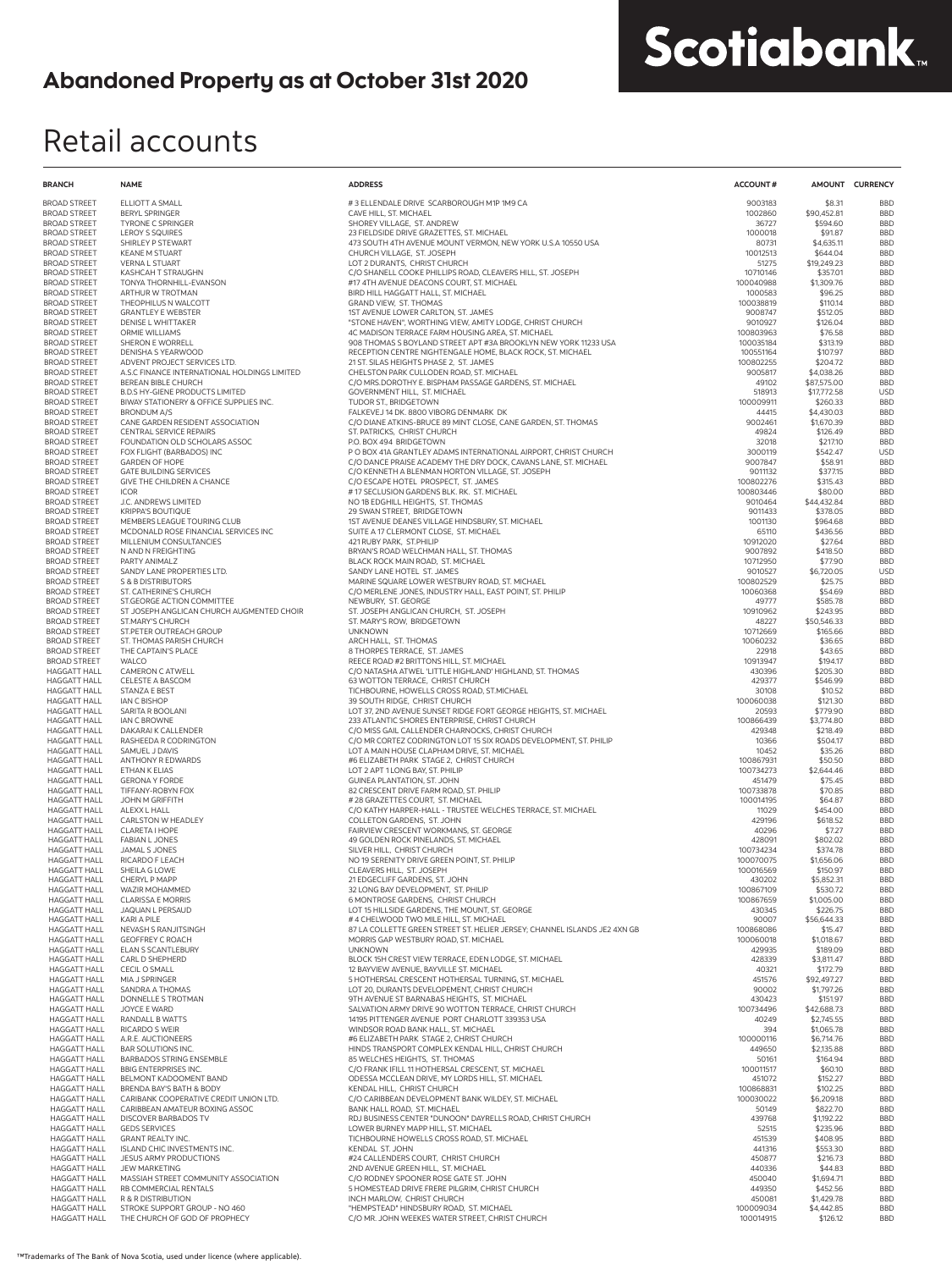## Retail accounts

| <b>BRANCH</b>                              | <b>NAME</b>                                                           | <b>ADDRESS</b>                                                                                                                           | <b>ACCOUNT#</b>        |                          | AMOUNT CURRENCY          |
|--------------------------------------------|-----------------------------------------------------------------------|------------------------------------------------------------------------------------------------------------------------------------------|------------------------|--------------------------|--------------------------|
| <b>HAGGATT HALL</b>                        | THE CURIOSITY SHOPPE                                                  | LIGHTHOUSE SUITES 1ST AVE HINDS HILL, CAVE HILL, ST. MICHAEL                                                                             | 12610                  | \$316.71                 | <b>BBD</b>               |
| <b>HAGGATT HALL</b>                        | THE KEY CLUB - PARKINSON SCHOOL                                       | PARKINSON SECONDARY SCHOOL PINE, ST. MICHAEL                                                                                             | 50110                  | \$1,173.12               | <b>BBD</b>               |
| <b>HAGGATT HALL</b>                        | THE RIVER ROAD NURSERY SCHOOL                                         | NEW TESTAMENT CHURCH OF GOD. RIVER ROAD ST. MICHAEL                                                                                      | 100009086              | \$582.09                 | <b>BBD</b>               |
| <b>HAGGATT HALL</b><br><b>HAGGATT HALL</b> | THE ST. LEONARD'S STAFF ASSOCIATION<br>UNITED FREIGHTING SERVICES INC | ST. LEONARD'S SECONDARY SCHOOL RICHMOND GAP EAGLE HALL, ST. MICHAEL<br>C/O SHANE A BOSTIC LOT 20 CANE GARDEN #2, ST. MARTINS, ST. PHILIP | 451724<br>430653       | \$1,405.36<br>\$5,385.38 | <b>BBD</b><br><b>BBD</b> |
| <b>HAGGATT HALL</b>                        | V.A.N. CONSTRUCTION                                                   | C/O VICTOR NURSE SALISBURY, ST. GEORGE                                                                                                   | 438195                 | \$18.28                  | <b>BBD</b>               |
| <b>HAGGATT HALL</b>                        | W.A. PROJECTS & ENGINEERING SERVICES INC                              | 291 SHAK SHAK CLOSE RUBY PARK ST. PHILIP                                                                                                 | 438875                 | \$16.72                  | <b>BBD</b>               |
| <b>HAGGATT HALL</b>                        | 108TH BARBADOS BROWNIE UNIT<br>PHYLLIS P BEST                         | C/O ALICIA GOODMAN-HINDS 10 PARKINSON ROAD, GRAZETTES ST. MICHAEL BB 12036                                                               | 441204<br>8024         | \$232.84                 | <b>BBD</b><br><b>BBD</b> |
| <b>ROCKLEY</b><br><b>ROCKLEY</b>           | TATYANNA T BOYCE                                                      | #3, CLEEVE HOUSE, CALVERT AVE. SHORTDITCH, LONDON E2 7JJ LONDON GB<br>ALLEYNE'S LAND CLEVEDALE ROAD, ST. MICHAEL                         | 711823                 | \$10,678.44<br>\$1.12    | <b>BBD</b>               |
| <b>ROCKLEY</b>                             | <b>HALEY A BROWNE</b>                                                 | C/O MRS. FAY-MARIE BROWNE LUCAS STREET, ST. PHILIP                                                                                       | 712119                 | \$1,165.70               | <b>BBD</b>               |
| <b>ROCKLEY</b>                             | NAOMI M BROWNE                                                        | C/O MR. CHARLEY O J BROWNE LUCAS STREET, ST. PHILIP                                                                                      | 712121                 | \$1,166.77               | <b>BBD</b>               |
| <b>ROCKLEY</b><br><b>ROCKLEY</b>           | TRAMAINE J COOMBS<br>CLYDE RAOUL DOSSOUS-PARRIS                       | BROWNE'S GAP JACKSON, ST. MICHAEL<br>141A HOMESTEAD DRIVE FRERE PILGRIM, CHRIST CHURCH                                                   | 711712<br>711165       | \$107.92<br>\$564.02     | <b>BBD</b><br><b>BBD</b> |
| <b>ROCKLEY</b>                             | <b>REYON R DUNNER</b>                                                 | KINGS VILLAGE DAYRELLS ROAD, CHRIST CHURCH                                                                                               | 710813                 | \$219.98                 | <b>BBD</b>               |
| <b>ROCKLEY</b>                             | MICHELLE A FARRELL                                                    | CLERMONT CRYSTAL HEIGHTS, ST. JAMES                                                                                                      | 711366                 | \$74,256.64              | <b>BBD</b>               |
| <b>ROCKLEY</b>                             | <b>ROY F GRIFFITH</b>                                                 | NO. 6 CALLENDERS COURT, CHRIST CHURCH                                                                                                    | 805480                 | \$407.57                 | <b>BBD</b>               |
| <b>ROCKLEY</b><br><b>ROCKLEY</b>           | TREVOR A HUNTE<br>JANETTE P HURDLE-SAVOURY                            | KIRTONS #2, ST. PHILIP<br>1C PLEASANT HALL HOUSING AREA ST. MATTHIAS, CHRIST CHURCH                                                      | 806116<br>710529       | \$68.51<br>\$1,148.66    | <b>BBD</b><br><b>BBD</b> |
| <b>ROCKLEY</b>                             | MAUREEN E KING                                                        | VENTNOR GARDENS #1, DUGUIDS #6 ROCKLEY, CHRIST CHURCH                                                                                    | 805548                 | \$291.04                 | <b>BBD</b>               |
| <b>ROCKLEY</b>                             | STEVEN H KING                                                         | 35 SUNRISE STREET ATLANTIC SHORES, CHRIST CHURCH                                                                                         | 712224                 | \$1,119.38               | <b>BBD</b>               |
| <b>ROCKLEY</b>                             | <b>RAYMON LEWIS</b>                                                   | WAVERLEY COT, ST. GEORGE                                                                                                                 | 14957                  | \$7.36                   | <b>BBD</b>               |
| <b>ROCKLEY</b><br><b>ROCKLEY</b>           | <b>CYNTHIA A MAPP</b><br>EDWIN R MARSHALL                             | FAIRVIEW, CHRIST CHURCH<br>OLD NAVY GARDENS, CHRIST CHURCH                                                                               | 801830<br>70005        | \$1,382.14<br>\$214.44   | <b>BBD</b><br><b>BBD</b> |
| <b>ROCKLEY</b>                             | SHERRY A MAYERS                                                       | C/O LORETTO CLARKE BELAIR, ST. PHILIP                                                                                                    | 711868                 | \$1,191.61               | <b>BBD</b>               |
| <b>ROCKLEY</b>                             | SHERRY A MAYERS                                                       | C/O LORETTO CLARKE BELAIR, ST. PHILIP                                                                                                    | 803703                 | \$208.37                 | <b>BBD</b>               |
| <b>ROCKLEY</b>                             | <b>GABRIELLE N NADUR</b>                                              | NO 1 UPTON AVENUE FORT GEORGE HEIGHTS ST. MICHAEL                                                                                        | 711827                 | \$912.83                 | <b>BBD</b>               |
| <b>ROCKLEY</b><br><b>ROCKLEY</b>           | SARAH M NADUR<br>JEVON G PERCH-ROSE                                   | 24 SOUTH RIDGE, CHRIST CHURCH<br>74 SEASHELL CLOSE MANDERLEY GARDENS, ST. PHILIP                                                         | 711828<br>711346       | \$575.45<br>\$1,746.45   | <b>BBD</b><br><b>BBD</b> |
| <b>ROCKLEY</b>                             | RICHARD F SKINNER                                                     | 6-46 THREE VALLEYS DR NORTH YORK M3A 3B5 CA                                                                                              | 803665                 | \$833.26                 | <b>BBD</b>               |
| <b>ROCKLEY</b>                             | CAPITAL PROPERTIES INTERNATIONAL LTD.                                 | C/O BERT'S BAR ROCKLEY, CHRIST CHURCH                                                                                                    | 802024                 | \$1,539.46               | <b>USD</b>               |
| <b>ROCKLEY</b>                             | CHRIST CHURCH DEANERY CHAPTER                                         | C/O CHRIST CHURCH PARISH CHURCH, CHRIST CHURCH                                                                                           | 806514                 | \$79.61                  | <b>BBD</b>               |
| <b>ROCKLEY</b><br><b>ROCKLEY</b>           | <b>CLUB PLATINUM</b><br>DEIGHTON BUILDING SUPPLIES LTD                | ST. LAWRENCE GAP. CHRIST CHURCH<br>DEIGHTON ROAD. ST. MICAHEL                                                                            | 803701<br>803910       | \$442.50<br>\$332.02     | <b>BBD</b><br><b>BBD</b> |
| <b>ROCKLEY</b>                             | DINASTY CONSTRUCTION INC                                              | 3RD AVENUE STRATHCLYDE, ST. MICHAEL                                                                                                      | 801491                 | \$65.90                  | <b>BBD</b>               |
| <b>ROCKLEY</b>                             | FARSHAD HOLDINGS INC                                                  | MAXWELL MAIN ROAD, CHRIST CHURCH                                                                                                         | 805746                 | \$109.06                 | <b>BBD</b>               |
| <b>ROCKLEY</b>                             | <b>GAMESPOT</b>                                                       | OMNI MALL SPEIGHTSTOWN, ST. PETER                                                                                                        | 805797                 | \$62.53                  | <b>BBD</b>               |
| <b>ROCKLEY</b><br><b>ROCKLEY</b>           | <b>IRON MASTERS</b><br><b>ISLAND LEGACY ENTERTAINMENT</b>             | APT 1 BELAIR, ST. PHILIP<br>#64 WELCHES TERRACE, ST. THOMAS                                                                              | 802896<br>805298       | \$135.21<br>\$341.43     | <b>BBD</b><br><b>BBD</b> |
| <b>ROCKLEY</b>                             | LCR REFRIDGERATION AND AIR CONDITION SERVICES                         | C/O COMPTON CLARKE VINEYARD TENANTRY, ST. PHILIP                                                                                         | 804706                 | \$100.95                 | <b>BBD</b>               |
| <b>ROCKLEY</b>                             | QUID PRO QUO LIMITED                                                  | CAMBRIDGE GARDEN ROAD #1 WORTHING, CHRIST CHURCH                                                                                         | 800827                 | \$11,974.82              | <b>BBD</b>               |
| <b>ROCKLEY</b>                             | REGGAE DOLL ORIGINAL                                                  | C/O MR. ROBERT BABB APT 1, ENTERPRISE A, CHRIST CHURCH                                                                                   | 802204                 | \$22.61                  | <b>BBD</b>               |
| <b>ROCKLEY</b><br><b>ROCKLEY</b>           | SOUNDS GUD RENT-A-SYSTEM<br>V. GRENVILLE CLARKE SALES                 | 1ST AVE DEACONS FARM ROAD, ST. MICHAEL<br>955 WALKLEY ROAD OTTAWA KIV 6R4 CA                                                             | 9078<br>802282         | \$359.35<br>\$1,076.63   | <b>BBD</b><br><b>BBD</b> |
| <b>WARRENS</b>                             | SONIA C ALLEYNE                                                       | YEARWOOD ROAD, MOUNT STANDFAST, ST. JAMES                                                                                                | 100005041              | \$7.88                   | <b>BBD</b>               |
| <b>WARRENS</b>                             | JOSEPHINE A ASTAPHAN                                                  | CHURCH ST BASSETERRE, ST. KITTS                                                                                                          | 100437444              | \$4.11                   | <b>BBD</b>               |
| WARRENS                                    | KAYDEN J BAILEY-EDWARDS                                               | LOT 2 GROVES, ST. GEORGE                                                                                                                 | 100437379              | \$95.33                  | <b>BBD</b>               |
| <b>WARRENS</b><br><b>WARRENS</b>           | NADIA L BENSKIN<br><b>ABRAHAM BEST</b>                                | C/O GRACE O. BENSKIN ROCK HALL, ST. THOMAS<br>LOT 193 MAYNARDS, ST. PETER                                                                | 100011293<br>100435618 | \$1,469.77<br>\$13.55    | <b>BBD</b><br><b>BBD</b> |
| WARRENS                                    | CHARLES L BOLDEN                                                      | AYSHFORD, ST. THOMAS                                                                                                                     | 455466                 | \$42.23                  | <b>BBD</b>               |
| WARRENS                                    | ELIZABETH K BOULTON                                                   | #20 5TH AVENUE MAXWELL PLAINS, CHRIST CHURCH                                                                                             | 100511735              | \$233.69                 | <b>BBD</b>               |
| <b>WARRENS</b>                             | ANGELA A BROWNE                                                       | C/O HASSAN HOPE 42 JACKSON TERRACE, ST. MICHAEL                                                                                          | 450393                 | \$182.09                 | <b>BBD</b><br><b>BBD</b> |
| <b>WARRENS</b><br>WARRENS                  | <b>GEMMAI CAPALDI</b><br>SHERMA COLLYMORE                             | C/O MR. WAYNE CAPALDI COTTON TREE HOUSE, ST. THOMAS<br>PIE CORNER, ST. LUCY                                                              | 100013411<br>100435108 | \$7,137.27<br>\$7.97     | <b>BBD</b>               |
| <b>WARRENS</b>                             | CARL D COZIER                                                         | 144 CHANCERY LANE. CHRIST CHURCH                                                                                                         | 100153214              | \$954.90                 | <b>BBD</b>               |
| <b>WARRENS</b>                             | JUDITH H ELLIS                                                        | MANOR LODGE COMPLEX BUILDING #1, SUITE #2, LODGE HILL ST. MICHAEL                                                                        | 452841                 | \$23,875.18              | <b>BBD</b>               |
| <b>WARRENS</b>                             | <b>CLAUDETTE L FOSTER</b>                                             | 1ST AVE WELCHMAN HALL, ST. THOMAS                                                                                                        | 701511                 | \$5,322.44               | <b>BBD</b>               |
| WARRENS<br>WARRENS                         | JANINE B GREAVES<br>RONALD R GREENE                                   | 3 ADAMS CASTLE, CHRIST CHURCH<br>54 WANSTEAD GARDENS, ST. JAMES                                                                          | 702359<br>701994       | \$2,567.99<br>\$353.09   | <b>BBD</b><br><b>BBD</b> |
| <b>WARRENS</b>                             | <b>JULIA A HOPE</b>                                                   | 42 RIDGE VIEW ESTATES, CHRIST CHURCH                                                                                                     | 703333                 | \$12,539.13              | <b>BBD</b>               |
| WARRENS                                    | EDWIN W JORDAN                                                        | WESTON, ST. JAMES                                                                                                                        | 100512470              | \$30.96                  | <b>BBD</b>               |
| <b>WARRENS</b><br>WARRENS                  | SABRINA KHATAMI<br><b>GLYNE KING</b>                                  | CHUKKA HOLDERS PLANTATION, ST. JAMES<br>PASSAGE ROAD, ST. MICHAEL                                                                        | 100511118<br>702892    | \$3,772.50<br>\$3,848.42 | <b>BBD</b><br><b>BBD</b> |
| <b>WARRENS</b>                             | RAVIENA KISSUN                                                        | WELCHES LAND, ST. THOMAS                                                                                                                 | 703911                 | \$559.75                 | <b>BBD</b>               |
| WARRENS                                    | NAOMI A LYTTLE                                                        | 139 EAST DRIVE, HEYWOODS PARK, ST. PETER                                                                                                 | 100436024              | \$371.03                 | <b>BBD</b>               |
| WARRENS                                    | <b>JOSHUA A MARK</b>                                                  | MOSBOROUGH SHEFFIELD S205EU GB                                                                                                           | 100436218              | \$613.10                 | <b>BBD</b>               |
| <b>WARRENS</b>                             | RAJAE O MCCOLLIN<br><b>TERRI-ANN S MOORE</b>                          | PAYNES BAY. ST. JAMES<br>DASH VALLEY, ST. GEORGE                                                                                         | 703351<br>100437382    | \$130.43<br>\$95.33      | <b>BBD</b><br><b>BBD</b> |
| WARRENS<br>WARRENS                         | MATHEW P PILE                                                         | 5 A&B CLERMONT, ST. THOMAS                                                                                                               | 703635                 | \$825.02                 | <b>BBD</b>               |
| WARRENS                                    | <b>GARNET V REID</b>                                                  | UPPER WESTON, ST. JAMES                                                                                                                  | 100030778              | \$108.31                 | <b>BBD</b>               |
| <b>WARRENS</b>                             | SHAMANE S SCOTT                                                       | GRANTS GAP WESTBURY ROAD, ST. MICHAEL                                                                                                    | 100436434              | \$2,370.92               | <b>BBD</b>               |
| WARRENS<br>WARRENS                         | MYRIL R SEALY                                                         | LOT 13 HIGHLAND ST. THOMAS<br>LAKES VILLAGE, ST. ANDREW                                                                                  | 100030780<br>703845    | \$48.53<br>\$163.36      | <b>BBD</b><br><b>BBD</b> |
| WARRENS                                    | <b>TERNICA T SKEETE</b><br>DAVID G SKINNER                            | MISSION GAP THE GARDEN, ST. JAMES                                                                                                        | 100437247              | \$13.49                  | <b>BBD</b>               |
| <b>WARRENS</b>                             | DELANO A STANDFORD                                                    | CEMETERY LANE ROAD VIEW, ST. PETER                                                                                                       | 100437387              | \$95.33                  | <b>BBD</b>               |
| <b>WARRENS</b>                             | <b>FRANK A STRAKER</b>                                                | 7280 DARCEL AVE APT 123 MISSISSAUGA L4T3T7 CA                                                                                            | 100435595              | \$577.25                 | <b>BBD</b>               |
| WARRENS<br>WARRENS                         | MURIELLE F THIBAULT-SEALY<br>MARCUS B THOMPSON                        | FITTS VILLAGE, ST. JAMES<br>#1 CLERMONT, ST. THOMAS                                                                                      | 100510958<br>702281    | \$5,262.99<br>\$965.70   | <b>BBD</b><br><b>BBD</b> |
| WARRENS                                    | MICHAEL N THOMPSON                                                    | NO 13 BLACKMAN'S FIELD PINELANDS, ST. MICHAEL                                                                                            | 701254                 | \$389.53                 | <b>BBD</b>               |
| WARRENS                                    | ANGELA R WEBBER                                                       | 21D MILLENNIUM HEIGHTS WELCHES, ST. THOMAS                                                                                               | 453320                 | \$1,453.93               | <b>BBD</b>               |
| WARRENS                                    | SONIA D WHITNEY                                                       | LOWER CARLTON, ST. JAMES                                                                                                                 | 100070035              | \$6,768.31               | <b>BBD</b>               |
| <b>WARRENS</b><br>WARRENS                  | CARMICHAEL WORRELL<br>KADEEN B YOUNG                                  | ASHTON HALL, ST. PETER<br>GODDINGS ROAD STATION HILL, ST. MICHAEL                                                                        | 100510378<br>100435379 | \$1,146.10<br>\$1,205.83 | <b>BBD</b><br><b>BBD</b> |
| WARRENS                                    | ACB GLOBAL KNOWLEDGE CONSULTANTS INC                                  | 97 WATERHALL TERRACE, ST. JAMES                                                                                                          | 100512610              | \$267.07                 | <b>USD</b>               |
| WARRENS                                    | AW PROPERTY INVESTMENT LTD                                            | 87 WARRENS PARK SOUTH APT 1, ST. MICHAEL                                                                                                 | 100513088              | \$353.46                 | <b>BBD</b>               |
| <b>WARRENS</b>                             | CHANKEN ENTERPRISES INC.                                              | C/O CHANDERDAI BISHOP GRAPE HALL, ST. LUCY                                                                                               | 456056                 | \$117.72                 | <b>BBD</b>               |
| WARRENS<br>WARRENS                         | DREAM HOMES INC<br>EGVINALLE SENIOR CITIZEN HOME INC                  | THE CHARLETTE PROSPECT, ST. JAMES<br>CARLTON, ST. JAMES                                                                                  | 100510725<br>100515309 | \$370.65<br>\$6,031.36   | <b>BBD</b><br><b>BBD</b> |
| WARRENS                                    | E.M.C INVESTMENTS INC                                                 | SPRING GARDEN HIGHWAY NR BEEF EATER BUILDING, ST. MICHAEL                                                                                | 100511794              | \$282.18                 | <b>BBD</b>               |
| WARRENS                                    | <b>EMMANUEL</b>                                                       | 149 HEYWOODS PARK, ST. JAMES                                                                                                             | 100511927              | \$7.59                   | <b>BBD</b>               |
| WARRENS                                    | <b>HSS ENTERPRISES</b>                                                | #30 PLEASANT VIEW, CAVE HILL, ST. MICHAEL                                                                                                | 452635                 | \$321.69                 | <b>BBD</b>               |
| WARRENS<br>WARRENS                         | <b>IBM UWI SERVICE FUND</b><br><b>JAY'S FLOWERS</b>                   | OFFICE OF STUDENT SERVICES UWI CAVE HILL, ST. MICHAEL<br>C/O JOYCELYN HUNTE HILLABY, ST. THOMAS                                          | 40260<br>455311        | \$560.75<br>\$117.53     | <b>BBD</b><br><b>BBD</b> |
| <b>WARRENS</b>                             | MOST WORSHIPFUL PRINCE HALL GRAND LODGE CARIB                         | PRINCE HALL MASONIC CENTRE GREAME HALL, CHRIST CHURCH                                                                                    | 100515057              | \$79.61                  | <b>BBD</b>               |
| WARRENS                                    | PROFESSIONAL AND THEATRE MAKEUP                                       | 330 VALENCIA SOUTH ST.SILAS HEIGHTS, ST. JAMES                                                                                           | 456170                 | \$260.00                 | <b>BBD</b>               |
| WARRENS                                    | ROCK HALL CHRISTIAN MISSION                                           | C/O JUANITA HINDS-GRANT #5 FOSTER LODGE. ST. GEORGE                                                                                      | 451982                 | \$765.13                 | <b>BBD</b>               |
| <b>WARRENS</b><br><b>WARRENS</b>           | ST. JAMES CENTRAL - BLP<br>THE BARBADOS YOUTH STRINGS (BYS)           | RISK ROAD FITTS VILLAGE, ST. JAMES<br>102 JACARANDA CIRCLE, UNION ST. PHILIP                                                             | 100513561<br>456136    | \$51.40<br>\$2,744.17    | <b>BBD</b><br><b>BBD</b> |
| WARRENS                                    | THE COMMUNITY CRICKET LEAGUE OF BARBADOS                              | LOT 1 HOYTE'S TERRACE HOYTE'S VILLAGE, ST. JAMES                                                                                         | 100514742              | \$59.03                  | <b>BBD</b>               |
| WARRENS                                    | <b>TICH</b>                                                           | FLAT FIELD, ST. LUCY                                                                                                                     | 88110                  | \$269.54                 | <b>BBD</b>               |
| <b>WARRENS</b>                             | TOM ADAMS FOUNDATION                                                  | 159 CANE GARDEN, ST.THOMAS                                                                                                               | 452630                 | \$81.86                  | <b>BBD</b>               |
| WARRENS<br><b>WARRENS</b>                  | TRUE MUSE INC<br><b>WILD ONION CAFE</b>                               | #2 OLD PLOW ROAD, BAGATELLE, ST. THOMAS<br>23 WARRENS CRESCENT, ST. THOMAS                                                               | 100512816<br>451927    | \$832.01<br>\$58.99      | <b>BBD</b><br><b>BBD</b> |
| WARRENS                                    | YOUTH FOUNDATION                                                      | C\O DAWN SPRINGER 20-21 HOTHERSAL TERRACE, LOWER ESTATE, ST. GEORGE                                                                      | 100514994              | \$53.16                  | <b>BBD</b>               |

Scotiabank.

™Trademarks of The Bank of Nova Scotia, used under licence (where applicable).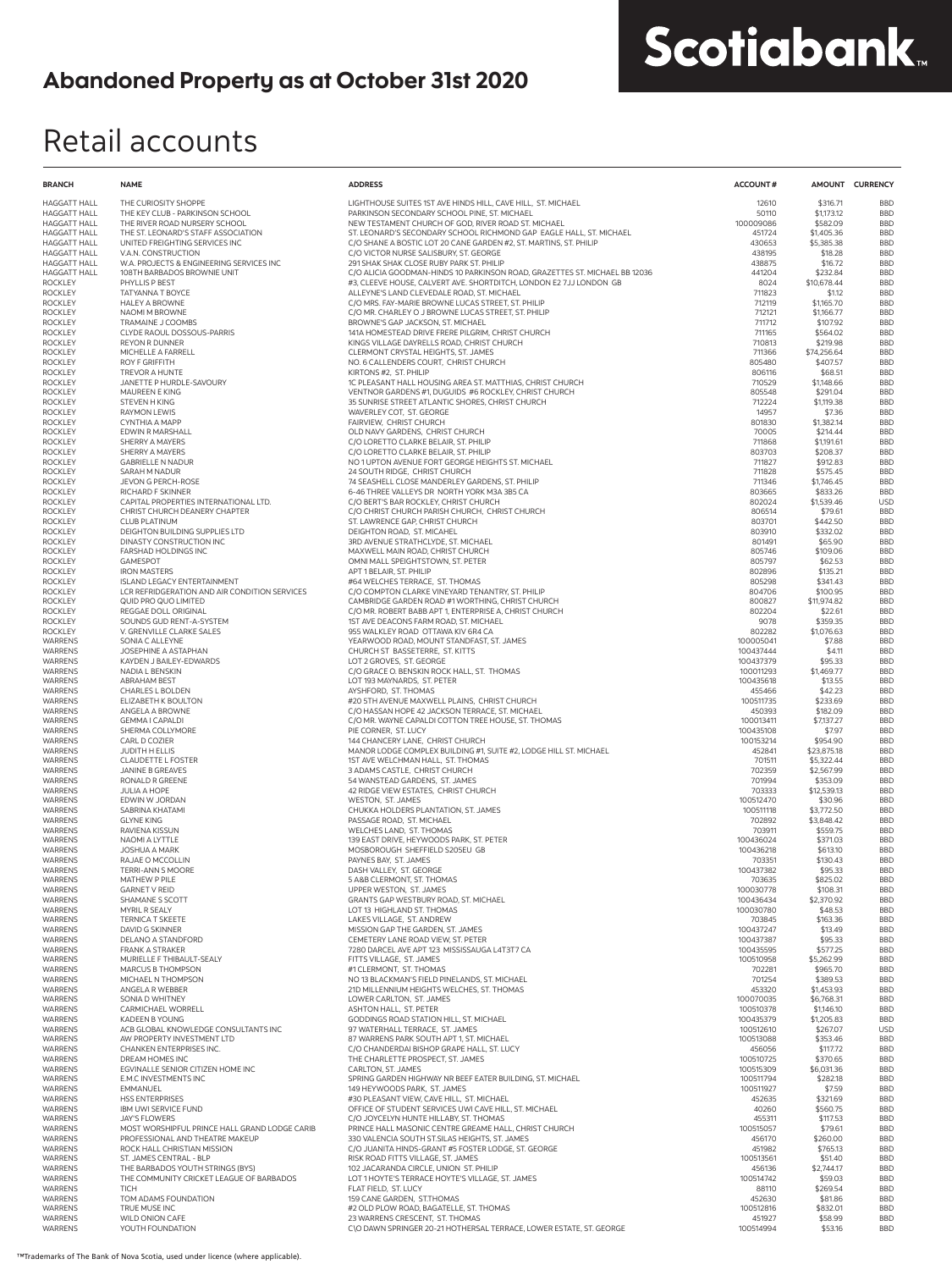# Scotiabank.

## Drafts outstanding longer than 10 years

| <b>BRANCH</b>                                    | <b>BY ORDER OF</b>                                       | <b>IN FAVOUR OF</b>                                                                      | <b>DRAFT NUMBER</b> | <b>DRAFT DATE</b>    | <b>CURRENCY</b>          | <b>AMOUNT</b>            |
|--------------------------------------------------|----------------------------------------------------------|------------------------------------------------------------------------------------------|---------------------|----------------------|--------------------------|--------------------------|
| <b>BROAD STREET</b>                              | <b>ANNIE AYMES</b>                                       | THE REGISTRAR OF TITLES                                                                  | 534387              | 24/06/10             | <b>BBD</b>               | \$2,748.00               |
| <b>BROAD STREET</b>                              | LYRINE BRATHWAITE                                        | LYRINE V. BRATHWAITE                                                                     | 439336              | 05/02/10             | <b>BBD</b>               | \$365.40                 |
| <b>BROAD STREET</b><br><b>BROAD STREET</b>       | MARJORIE DURANT<br>WINIFRED GREAVES                      | <b>MARJORIE DURANT</b><br><b>INLAND REVENUE</b>                                          | 532233<br>614516    | 04/03/10<br>10/09/10 | <b>BBD</b><br><b>BBD</b> | \$1.43<br>\$37.50        |
| <b>BROAD STREET</b>                              | <b>JULIAN HUNTE</b>                                      | THE COMMISSIONER OF INLAND REVENUE                                                       | 612796              | 29/09/10             | <b>BBD</b>               | \$333.50                 |
| <b>BROAD STREET</b>                              | <b>LEONARD MAYNARD</b>                                   | THE COMMISSIONER OF INLAND REVENUE                                                       | 567607              | 17/02/10             | <b>BBD</b>               | \$3,250.00               |
| <b>BROAD STREET</b>                              | LEONARD MAYNARD                                          | THE COMMISSIONER OF INLAND REVENUE                                                       | 411849              | 02/11/09             | <b>BBD</b>               | \$1,000.00               |
| <b>BROAD STREET</b>                              | <b>DUANE MOSELEY</b>                                     | DR. NIGEL BEST                                                                           | 505738              | 25/01/10             | <b>BBD</b>               | \$2,000.00               |
| <b>BROAD STREET</b><br><b>BROAD STREET</b>       | <b>BARRY PITT</b><br><b>HASSEAN SEALY</b>                | CITY OF BRIDGETOWN CO-OP CREDIT UNION<br>THE COMMISSIONER OF INLAND REVENUE              | 531674<br>412227    | 31/12/09<br>31/08/10 | <b>BBD</b><br><b>BBD</b> | \$100.00<br>\$100.00     |
| <b>BROAD STREET</b>                              | AMERICAN AIRLINES INC                                    | PIRG ENTERPRISES INC                                                                     | 534006              | 28/05/10             | <b>BBD</b>               | \$30.00                  |
| <b>BROAD STREET</b>                              | AMERICAN AIRLINES INC                                    | STARCOM NETWORK INC                                                                      | 532485              | 28/05/10             | <b>BBD</b>               | \$3,919.66               |
| <b>BROAD STREET</b>                              | <b>BANK OF NOVA SCOTIA</b>                               | <b>GOING PLACES TRAVEL</b>                                                               | 580532              | 12/08/10             | <b>BBD</b>               | \$97.75                  |
| <b>BROAD STREET</b><br><b>BROAD STREET</b>       | <b>BANK OF NOVA SCOTIA</b><br><b>BANK OF NOVA SCOTIA</b> | SAGICOR LIFE INC<br><b>SHARON MORGAN</b>                                                 | 533101<br>23310     | 04/11/09<br>30/09/10 | <b>BBD</b><br><b>BBD</b> | \$170.00<br>\$146.28     |
| <b>BROAD STREET</b>                              | <b>GLND INTERNATIONAL LTD</b>                            | <b>BRITISH AMERICAN</b>                                                                  | 532191              | 26/02/10             | <b>BBD</b>               | \$200.00                 |
| <b>BROAD STREET</b>                              | <b>GOODING ENTERPRISES</b>                               | <b>GOODING ENTERPRISES</b>                                                               | 567613              | 18/02/10             | <b>BBD</b>               | \$673.01                 |
| <b>BROAD STREET</b>                              | <b>INNOTECH SERVICES LTD</b>                             | CHILD CARE BOARD                                                                         | 411988              | 30/12/09             | <b>BBD</b>               | \$100.00                 |
| <b>BROAD STREET</b>                              | <b>UNKNOWN</b>                                           | <b>UNKNOWN</b>                                                                           | 532402              | 26/04/10             | <b>BBD</b>               | \$9,600.34               |
| <b>BROAD STREET</b><br><b>BROAD STREET</b>       | <b>UNKNOWN</b><br><b>UNKNOWN</b>                         | <b>UNKNOWN</b><br><b>UNKNOWN</b>                                                         | 532405<br>433570    | 26/04/10<br>03/05/10 | <b>BBD</b><br><b>BBD</b> | \$9,600.34<br>\$10.00    |
| <b>BROAD STREET</b>                              | <b>UNKNOWN</b>                                           | <b>UNKNOWN</b>                                                                           | 43605               | 28/07/10             | <b>BBD</b>               | \$100.00                 |
| <b>BROAD STREET</b>                              | HAROLD BLENMAN                                           | <b>HAROLD BLENMAN</b>                                                                    | 676420              | 23/06/10             | CAD                      | \$500.00                 |
| <b>BROAD STREET</b>                              | PETER HANNEY                                             | MINISTRY OF FINANCE                                                                      | 118443              | 19/02/10             | CAD                      | \$75.00                  |
| <b>BROAD STREET</b>                              | <b>PEGGY HINKSON</b>                                     | <b>WORLD VISION</b>                                                                      | 64894               | 25/02/10             | CAD                      | \$35.00                  |
| <b>BROAD STREET</b><br><b>BROAD STREET</b>       | <b>ANTHONY LINTON</b><br><b>LILIAN MURRELL</b>           | <b>ERMINE RADCLIFFE</b><br><b>COURTNEY SMALL</b>                                         | 774289<br>774329    | 05/11/09<br>07/04/10 | CAD<br>CAD               | \$367.00<br>\$200.00     |
| <b>BROAD STREET</b>                              | NATHANIEL WORREL                                         | <b>JUNE GRIFFITH</b>                                                                     | 422207              | 26/03/10             | CAD                      | \$60.00                  |
| <b>BROAD STREET</b>                              | <b>BARBADOS TOURISM AUTHORITY</b>                        | <b>UNKNOWN</b>                                                                           | 34649               | 10/09/10             | CAD                      | \$910.07                 |
| <b>BROAD STREET</b>                              | CANADIAN HIGH COMMISSION                                 | CARRIE LOUISE BEKKER                                                                     | 64880               | 02/02/10             | CAD                      | \$31.46                  |
| <b>BROAD STREET</b><br><b>BROAD STREET</b>       | CANADIAN HIGH COMMISSION<br><b>HEATHER HARRIS</b>        | SERGEY SLIPACHENKO<br>STANDESAMT1                                                        | 64988<br>525932     | 21/09/10<br>25/01/10 | CAD<br><b>EUR</b>        | \$103.97<br>\$14.00      |
| <b>BROAD STREET</b>                              | CARIBBEAN EXAMINATION COUNCIL                            | PRESENCE AFRICAINE EDITIONS                                                              | 439197              | 13/11/09             | <b>EUR</b>               | \$18.49                  |
| <b>BROAD STREET</b>                              | <b>CREATIVE PALM</b>                                     | MONIQUE BERNIA                                                                           | 526276              | 17/05/10             | <b>EUR</b>               | \$732.00                 |
| <b>BROAD STREET</b>                              | FAIRFIED INVESTMENTS LTD                                 | <b>GRAEME TERRIS</b>                                                                     | 322544              | 29/12/09             | <b>EUR</b>               | \$145.02                 |
| <b>BROAD STREET</b>                              | <b>UNKNOWN</b>                                           | <b>JOHN KING</b>                                                                         | 479007              | 08/02/10             | <b>EUR</b>               | \$100.00                 |
| <b>BROAD STREET</b><br><b>BROAD STREET</b>       | <b>UNKNOWN</b><br><b>OWEN COLLINS</b>                    | <b>UNKNOWN</b><br>T.D.T.A LTD                                                            | 521455<br>65959     | 13/10/10<br>04/02/10 | <b>EUR</b><br>GBP        | \$950.00<br>\$71.00      |
| <b>BROAD STREET</b>                              | <b>IRIS GARNES</b>                                       | <b>MYRNA GARNES</b>                                                                      | 21121               | 11/06/10             | GBP                      | \$200.00                 |
| <b>BROAD STREET</b>                              | <b>JEANETTE GITTENS</b>                                  | MASTERCARD                                                                               | 21672               | 21/05/10             | GBP                      | \$35.00                  |
| <b>BROAD STREET</b>                              | <b>RENE HARRIS</b>                                       | <b>JAYA BISHOP</b>                                                                       | 313547              | 10/05/10             | GBP                      | \$40.00                  |
| <b>BROAD STREET</b>                              | CORAL PADMORE                                            | PORTIA ROBERTS-POPHAM                                                                    | 17610               | 16/03/10             | GBP                      | \$50.00                  |
| <b>BROAD STREET</b><br><b>BROAD STREET</b>       | <b>JEFFREY THOMAS</b><br><b>BRIAN GRIFFITH &amp; CO</b>  | THE BRITISH INSTITUTE OF PRACTICAL PSYCHOLOGY<br><b>ACCA</b>                             | 312094<br>65992     | 23/11/09             | GBP<br>GBP               | \$200.00<br>\$189.00     |
| <b>BROAD STREET</b>                              | <b>BRIAN GRIFFITH &amp; CO</b>                           | <b>ACCA</b>                                                                              | 65986               | 24/03/10<br>09/03/10 | GBP                      | \$288.00                 |
| <b>BROAD STREET</b>                              | <b>UNKNOWN</b>                                           | <b>UNKNOWN</b>                                                                           | 102210              | 22/10/10             | GBP                      | \$34.13                  |
| <b>BROAD STREET</b>                              | <b>UNKNOWN</b>                                           | <b>BIBI YASSIM</b>                                                                       | 521209              | 17/02/10             | <b>GYD</b>               | \$30,090.00              |
| <b>BROAD STREET</b>                              | <b>UNKNOWN</b>                                           | <b>UNKNOWN</b>                                                                           | 564813              | 11/06/10             | <b>GYD</b>               | \$15,030,00              |
| <b>BROAD STREET</b><br><b>BROAD STREET</b>       | <b>UNKNOWN</b><br><b>UNKNOWN</b>                         | <b>UNKNOWN</b><br><b>UNKNOWN</b>                                                         | 526331<br>526333    | 12/07/10<br>12/07/10 | <b>GYD</b><br><b>GYD</b> | \$1,000.00<br>\$1,000.00 |
| <b>BROAD STREET</b>                              | WANDA BELLAMY                                            | UWI ST. AUGUSTINE                                                                        | 466743              | 17/05/10             | <b>TTD</b>               | \$60.00                  |
| <b>BROAD STREET</b>                              | SATTIE SWAMMY                                            | DRUPOLIE BADDEO                                                                          | 271000              | 30/04/10             | <b>TTD</b>               | \$300.00                 |
| <b>BROAD STREET</b>                              | ESSO STANDARD OIL S.A LTD                                | D. A. D'ABREU                                                                            | 531823              | 25/02/10             | <b>TTD</b>               | \$63.77                  |
| <b>BROAD STREET</b><br><b>BROAD STREET</b>       | ESSO STANDARD OIL S.A LTD<br><b>UNKNOWN</b>              | D. A. D'ABREU<br>D. A. D'ABREU                                                           | 531776<br>531844    | 20/01/10             | <b>TTD</b><br><b>TTD</b> | \$127.54<br>\$191.31     |
| <b>BROAD STREET</b>                              | <b>UNKNOWN</b>                                           | <b>UNKNOWN</b>                                                                           | 67645               | 25/03/10<br>17/06/10 | <b>TTD</b>               | \$302.53                 |
| <b>BROAD STREET</b>                              | <b>UNKNOWN</b>                                           | <b>UNKNOWN</b>                                                                           | 533776              | 08/07/10             | <b>TTD</b>               | \$500.00                 |
| <b>BROAD STREET</b>                              | <b>UNKNOWN</b>                                           | <b>UNKNOWN</b>                                                                           | 526336              | 14/07/10             | <b>TTD</b>               | \$163.00                 |
| <b>BROAD STREET</b>                              | <b>UNKNOWN</b>                                           | <b>UNKNOWN</b>                                                                           | 521372              | 11/08/10             | <b>TTD</b>               | \$500.00                 |
| <b>BROAD STREET</b><br><b>BROAD STREET</b>       | YVONNE GOLLOP<br><b>ALMOND RESORTS</b>                   | <b>CLIFFORD EDWARDS</b><br><b>WILTON BLEASDILLE</b>                                      | 525947<br>676684    | 10/02/10<br>28/10/10 | <b>XCD</b><br><b>XCD</b> | \$20.00<br>\$565.06      |
| <b>BROAD STREET</b>                              | CARIBBEAN EXAMINATION COUNCIL                            | <b>DELVIA BAPTISTE</b>                                                                   | 531477              | 16/11/09             | <b>XCD</b>               | \$23.55                  |
| <b>BROAD STREET</b>                              | CARIBBEAN GLOBAL MINISTIRES                              | <b>LLOYD WILLIAMS</b>                                                                    | 564794              | 20/05/10             | <b>XCD</b>               | \$270.00                 |
| <b>BROAD STREET</b>                              | HIGH COMMISSIONER OF CANADA                              | JANELLE DABREO                                                                           | 533680              | 21/05/10             | <b>XCD</b>               | \$157.21                 |
| <b>BROAD STREET</b><br><b>BROAD STREET</b>       | <b>UNKNOWN</b><br><b>UNKNOWN</b>                         | <b>MYRICK SMITH</b><br>THE ACCOUNTANT GENERAL                                            | 531889<br>531850    | 22/04/10<br>30/03/10 | <b>XCD</b><br><b>XCD</b> | \$282.00<br>\$1,022.92   |
| <b>BROAD STREET</b>                              | <b>UNKNOWN</b>                                           | <b>UNKNOWN</b>                                                                           | 234772              | 02/02/07             | <b>XCD</b>               | \$40.37                  |
| <b>BROAD STREET</b>                              | <b>UNKNOWN</b>                                           | <b>UNKNOWN</b>                                                                           | 533881              | 06/10/10             | <b>XCD</b>               | \$67.29                  |
| <b>HAGGATT HALL</b>                              | JAMES A CLARKE                                           | THE COMISSIONER OF INLAND REVENUE                                                        | 466302              | 05/11/09             | <b>BBD</b>               | \$750.00                 |
| <b>HAGGATT HALL</b>                              | MARJORIE ELAINE ESTWICK                                  | THE REGISTRAR OF TITLES                                                                  | 467035              | 17/02/10             | <b>BBD</b>               | \$32.00                  |
| HAGGATT HALL<br>HAGGATT HALL                     | <b>HARRELL GASKIN</b><br><b>THOMAS GRANT</b>             | CHURCH OF JESUS CHRIST OF THE LATTER DAY SAINTS WEST INDIES ASSOC.<br><b>LARRY SMITH</b> | 466312<br>466789    | 11/11/09<br>14/05/10 | <b>BBD</b><br><b>BBD</b> | \$200.00<br>\$1,250.00   |
| HAGGATT HALL                                     | SHAWN MCCLEAN                                            | <b>CORPORATE AFFAIRS</b>                                                                 | 466919              | 25/06/10             | <b>BBD</b>               | \$10.00                  |
| HAGGATT HALL                                     | <b>JENNIE E SELMAN</b>                                   | THE COMMISSIONER OF INLAND REVENUE                                                       | 466444              | 06/01/10             | <b>BBD</b>               | \$66.75                  |
| HAGGATT HALL                                     | <b>BANK OF NOVA SCOTIA</b>                               | <b>VICTOR KNIGHT</b>                                                                     | 521637              | 07/12/09             | <b>BBD</b>               | \$225.00                 |
| HAGGATT HALL<br>OFFSHORE BANKING UNIT            | <b>UNKNOWN</b><br><b>GREAT PACIFIC BANK LTD</b>          | <b>UNKNOWN</b><br><b>ICSA</b>                                                            | 521999<br>64741     | 14/04/10<br>22/02/10 | <b>BBD</b><br>CAD        | \$11,706.18<br>\$315.00  |
| ROCKLEY                                          | <b>JOSEPH HERBERT</b>                                    | ARTHUR HERBERT                                                                           | 526126              | 04/06/10             | <b>BBD</b>               | \$8,400.00               |
| TRANS. PROCESSING UNIT                           | ROSALIND A ALLEYNE                                       | NATIONAL HOUSING CORPORATION                                                             | 575000              | 26/07/10             | <b>BBD</b>               | \$252.00                 |
| TRANS. PROCESSING UNIT                           | <b>CEDRIC ARCHER</b>                                     | NATIONAL UNION OF PUBLIC WORKERS                                                         | 574034              | 25/05/10             | <b>BBD</b>               | \$315.17                 |
| TRANS. PROCESSING UNIT                           | MONA BOWEN                                               | BARBADOS TEACHERS CO-OPERATIVE CREDIT UNION                                              | 604654              | 31/08/10             | <b>BBD</b>               | \$400.00<br>\$11.71      |
| TRANS. PROCESSING UNIT<br>TRANS. PROCESSING UNIT | <b>GRACE CHRISTIE</b><br><b>GRACE CHRISTIE</b>           | <b>GRACE CHRISTIE</b><br><b>GRACE CHRISTIE</b>                                           | 573782<br>604909    | 05/05/10<br>13/09/10 | <b>BBD</b><br><b>BBD</b> | \$41.17                  |
| TRANS. PROCESSING UNIT                           | LANA / RICHARD FINGALL                                   | LIFE OF BARBADOS LTD                                                                     | 86284               | 09/08/10             | <b>BBD</b>               | \$149.24                 |
| TRANS. PROCESSING UNIT                           | MARVO MANNING                                            | BRITISH AMERICAN INS. CO. LTD                                                            | 78264               | 04/08/10             | <b>BBD</b>               | \$34.30                  |
| TRANS. PROCESSING UNIT                           | ZELDA A MORRIS                                           | <b>ZELDA A MORRIS</b>                                                                    | 574247              | 01/06/10             | <b>BBD</b>               | \$163.98                 |
| TRANS. PROCESSING UNIT<br>TRANS. PROCESSING UNIT | MALCOLM ROUSE<br>MALCOLM ROUSE                           | MALCOLM ROUSE<br>MALCOLM ROUSE                                                           | 572916<br>574249    | 16/03/10<br>01/06/10 | <b>BBD</b><br><b>BBD</b> | \$48.64<br>\$74.09       |
| TRANS. PROCESSING UNIT                           | MALCOLM ROUSE                                            | MALCOLM ROUSE                                                                            | 604750              | 02/09/10             | <b>BBD</b>               | \$88.53                  |
| TRANS. PROCESSING UNIT                           | MALCOLM ROUSE                                            | MALCOLM ROUSE                                                                            | 552856              | 02/11/09             | <b>BBD</b>               | \$101.79                 |
| TRANS. PROCESSING UNIT                           | MALCOLM ROUSE                                            | MALCOLM ROUSE                                                                            | 554411              | 01/02/10             | <b>BBD</b>               | \$102.93                 |
| TRANS. PROCESSING UNIT<br>TRANS. PROCESSING UNIT | <b>JULIE SEALY</b><br>EDWIN P YEARWOOD                   | FIRST CARIBBEAN INT'L BANK<br>EDWIN P YEARWOOD                                           | 95530<br>574405     | 29/09/10<br>14/06/10 | <b>BBD</b><br><b>BBD</b> | \$800.00<br>\$118.67     |
| TRANS. PROCESSING UNIT                           | EDWIN P YEARWOOD                                         | EDWIN P YEARWOOD                                                                         | 553568              | 14/12/09             | <b>BBD</b>               | \$141.01                 |
| TRANS. PROCESSING UNIT                           | <b>BANK OF NOVA SCOTIA</b>                               | <b>BARBADOS BUSINESS MACHINES</b>                                                        | 604442              | 19/08/10             | <b>BBD</b>               | \$36.92                  |
| TRANS, PROCESSING UNIT                           | <b>BANK OF NOVA SCOTIA</b>                               | <b>EYRIE CLARKE</b>                                                                      | 573752              | 03/05/10             | <b>BBD</b>               | \$362.95                 |
| TRANS. PROCESSING UNIT                           | <b>BANK OF NOVA SCOTIA</b><br><b>BANK OF NOVA SCOTIA</b> | NISE INC<br><b>RBC</b>                                                                   | 82083               | 11/06/10             | <b>BBD</b><br><b>BBD</b> | \$10.00                  |
| TRANS. PROCESSING UNIT<br>TRANS. PROCESSING UNIT | <b>BANK OF NOVA SCOTIA</b>                               | <b>CHARLES WILLIAMS</b>                                                                  | 87569<br>82086      | 23/07/10<br>15/06/10 | <b>BBD</b>               | \$90.76<br>\$116.76      |
| <b>WARRENS</b>                                   | <b>ERICA PEGGY CRICHLOW</b>                              | SUNSET CREST PROPERTY OWNERS INS.                                                        | 524319              | 25/02/10             | <b>BBD</b>               | \$600.00                 |
| WARRENS                                          | PAULETTE GOODING                                         | MR. AND/OR MRS. S. RODNEY                                                                | 479015              | 19/02/10             | <b>BBD</b>               | \$100.00                 |
| WARRENS                                          | HAROLD HOYTE                                             | SIMMONS ELECTRICAL CO LTD                                                                | 483140              | 09/06/10             | <b>BBD</b>               | \$22,872.75              |